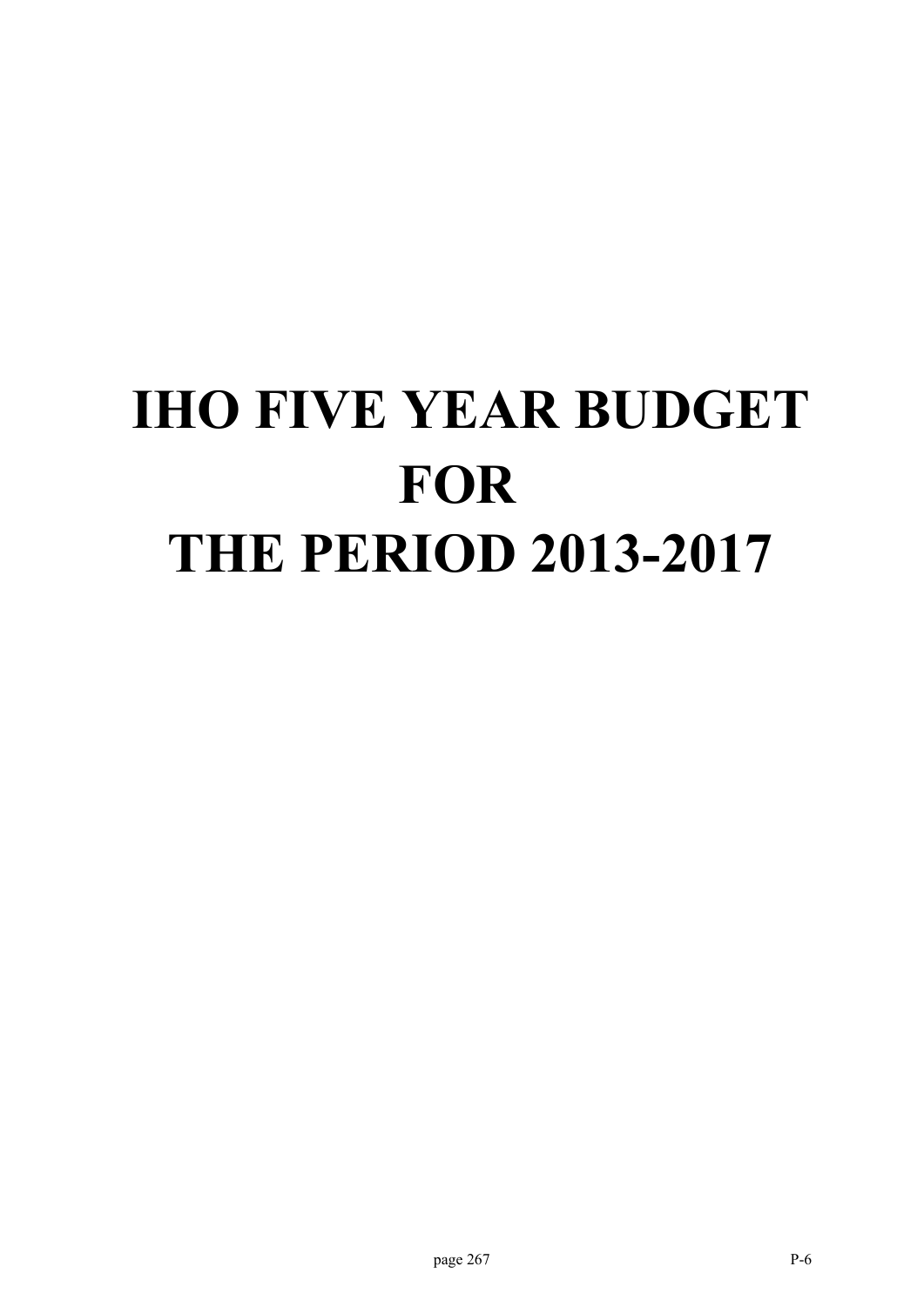#### **IHO FIVE YEAR BUDGET FOR**

#### **THE PERIOD 2013-2017 Submitted by the IHB Directing Committee**

#### **1. INCOME**

#### 1.1 Member States' contributions

The proposal for the value of contributions for the next five years is based on the total number of shares as determined from the responses of Member States to Conference Circular Letter (CCL) 9 dated 16 June 2011. The anticipated total number of shares now stands at 694, which is 11 more than the number of shares used to calculate contributions for 2012. This does not include the 4 shares of the two Member States (Dominican Republic and Democratic Republic of Congo) that have been suspended since 1983. Shares of future new Member States or possible alterations in the number of shares of Member States during the 5-year period have not been taken into consideration in preparing the budget.

For the first three years 2013, 2014 and 2015 no increase in the unit share value is proposed. After seven years  $(2006 - 2012)$  of zero increase in the unit share value the need to increase the unit share value by 1% in 2016 and by 2% in 2017 has been anticipated. This nominal increase follows the historic rise of the cost of living in Monaco. As has been the case for the past two years, the Directing Committee will strive through efficiencies, economies and judicious programming to avoid these out year increases in share value.

#### 1.2 Interest on bank accounts

Although the interest rates on bank accounts during the past years remained relatively low due to economic developments, during 2011 the Directing Committee managed, through negotiations with banks, to obtain an interest investment income of 35,200 Euros compared with the budgeted 25,000 Euros. Noting current economic forecasts and expecting a similar financial situation to continue for the next five years, the yearly income from the interest on bank accounts has been estimated at 40,000 euros.

#### **2. EXPENDITURE**

The expenditure of the Bureau can be subdivided into expenses for salaries and associated personnel costs, operating costs, and capital expenditure of the Bureau. The proportion devoted to personnel costs is about 77% of the total budget; 18% corresponds to current operating costs and 2% to capital expenditure. The remaining 3% is the transfer to Funds established for specific purposes, such as the Conference Fund, Renovation Fund, and Capacity Building Fund.

#### 2.1 Chapter I – Personnel costs

The three main expenses included in the Personnel costs are:

- the salaries for the members of the Directing Committee, Category A, B1 and B2 staff;
- medical expenses; and
- pensions for retired staff.

During the 5-year period the Staff are expected to progress through the normal promotions, i.e. advancements on the salary scale due to time in grade, as contained in the tables attached to the Staff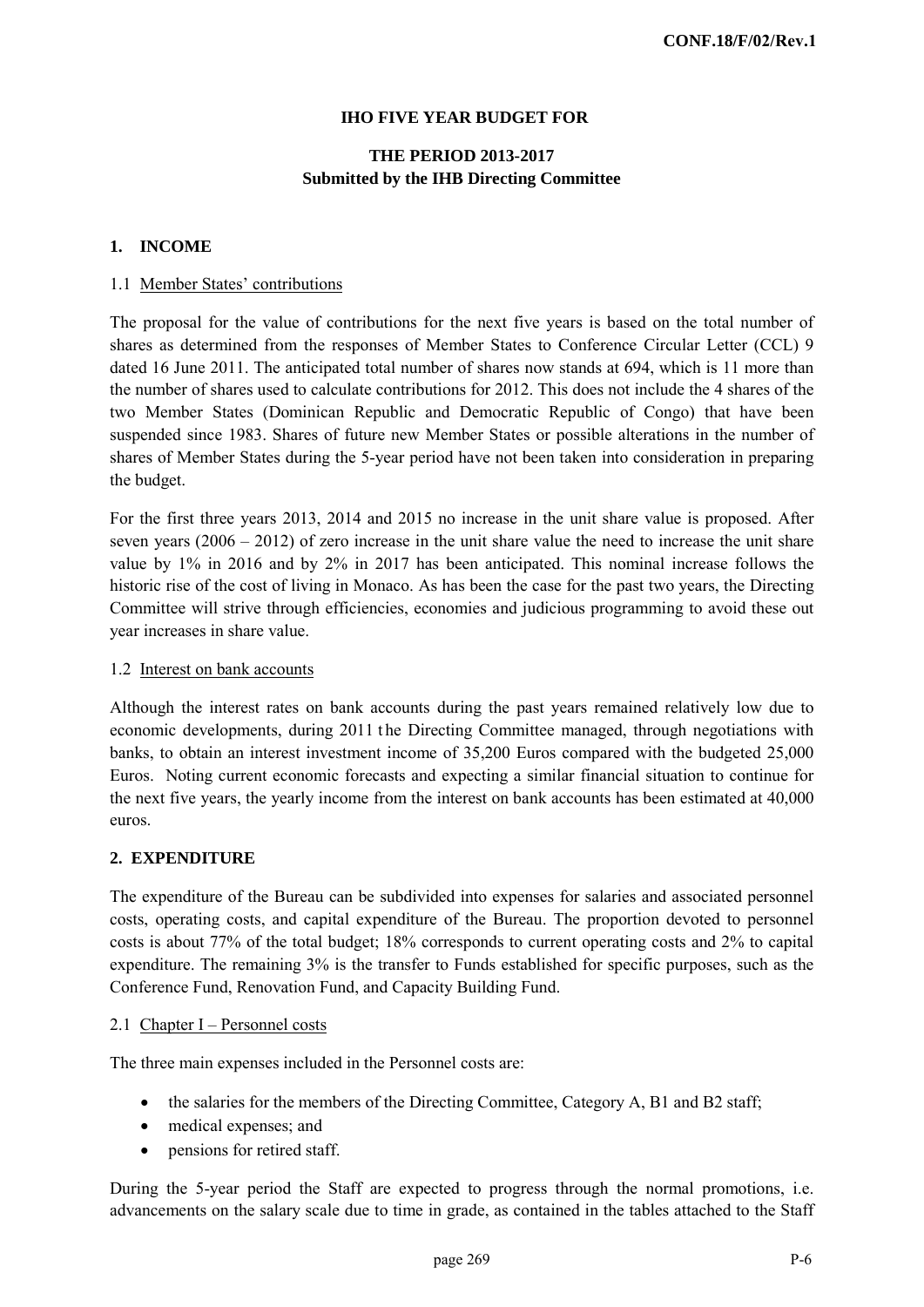Regulations, amounting to about 55,000 Euros for the 5-year period. There will also be an expenditure due to the increase of the cost of living in Monaco. Based on the statistics of the past 5 years, this is expected to be on average about 1.5% per year, and will apply to the salaries of all Directors and Staff.

As indicated above the personnel costs (11,596, 857 Euros) account for 77 % of the operational budget, and should be considered as an inflexible expense. 66% of this chapter represents salaries, 18% for medical care, 13% for pensions and the remaining 3% covers various miscellaneous items, such as education grants, home leave, and staff training.

The present number of employees, counting all categories, is 19:

- three Directors;
- four Category A staff;
- one Manager for Finance and Administration;
- nine Category B1 staff; and
- two Category B2 staff.

No changes in employee numbers have been anticipated in the budget during the next 5-year period.

#### 2.2 Chapter II – Current operating costs

18% or approximately 2,697,400 Euros of the operational budget will cover the operating costs. The main items in this chapter are:

- Maintenance costs of the premises, telecommunication and postal charges, auditor's fees and local travel. Although the maintenance of the premises is an obligation of the Organization under Article 3 II of the Host Agreement with the Principality of Monaco, the Government of Monaco continues to generously support the ongoing renovation and renewal of the Bureau. The Bureau, in close cooperation with the Ministry of Public Works, the Environment and Urban Development, is systematically improving facilities in the premises in order to respond to the evolving needs of the Directors and Staff, and the holding of meetings and events. The bulk of the funds required are provided by the Department of External Relations of Monaco. In 2011 62,000 Euros were provided; for 2012 64,500 Euros will be made available;
- Long distance travel has been fixed for each year of the 5-year period and is almost at the same level as 2012;
- Allocation for travel for technical assistance has been set to 50,000 Euros per year for the next 5-year period;
- Consultancy has been set between 60,000 and 70,000 Euros per year for the next 5-year period, in order to support the increasingly technical requirements of the IHO bodies and the work programme.
- No significant changes are foreseen with other items in this chapter beyond an increase of approximately 1.5%-2% per year in line with the expected inflation rate in Monaco.

#### 2.3 Chapter III – Capital Expenditure

2% or 323,200 Euros will be allocated by the operational budget to cover the expenses of this chapter. Main items under this chapter are the purchase of IT equipment and furniture and the depreciation of assets.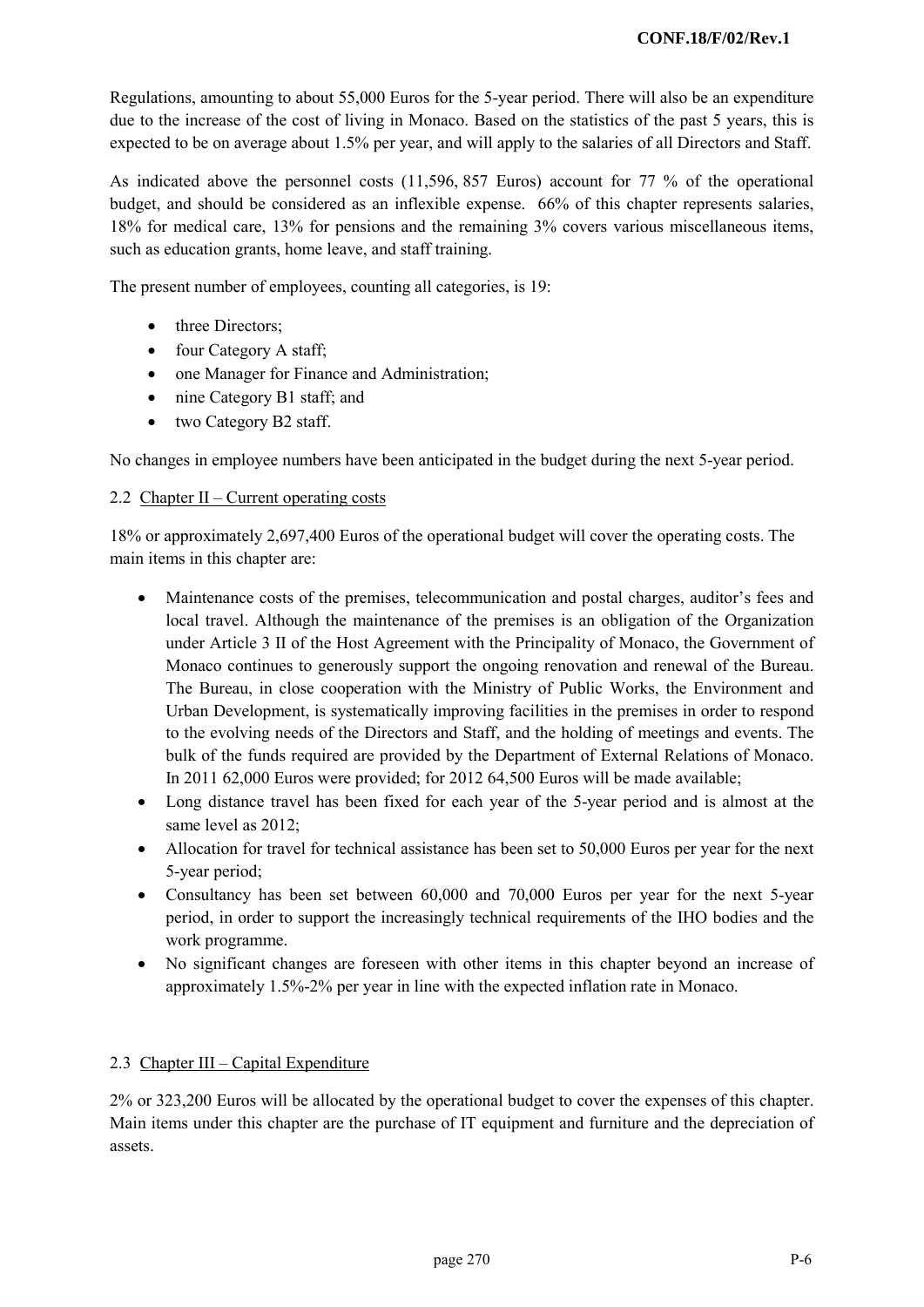#### **3. FUNDS**

#### 3.1 Chapter IV – Allocations to funds

Allocations to funds for the 5-year period 2013-2017 have been assumed as follows;

- GEBCO Fund. This fund will include the funds provided every year by the Government of Monaco for the maintenance and other activities of GEBCO. For 2012 the amount provided is 8,100 Euros; this is anticipated to remain at the same level for the next 5-year period;
- Printing Fund. No requirement for an allocation to this fund is foreseen, which remains at the level of 73,793 Euros;
- Renovation Fund. 3,000 Euros are planned to be allocated, resulting in an accumulated total of 15,000 Euros by 2017;
- Conference Fund. A total of 200,000 Euros are planned to be allocated for the 5-year period, to support the 5<sup>th</sup> Extraordinary Hydrographic Conference/Assembly in 2014 and the XVIIII<sup>th</sup> I.H. Conference/Assembly in 2017;
- Directors' and Category A relocation fund. A total of 37,500 Euros is planned for the 5-year period to cover the anticipated changes in Category A staff and Directors;
- Capacity Building Fund. A total of 125,000 Euros are planned to be allocated from the IHO budget over the 5-year period.

#### **4. TABLES FOR THE PROPOSED 2013-2017 BUDGETS**

Annex A presents the details of the budget for the 5-year period 2013-2017.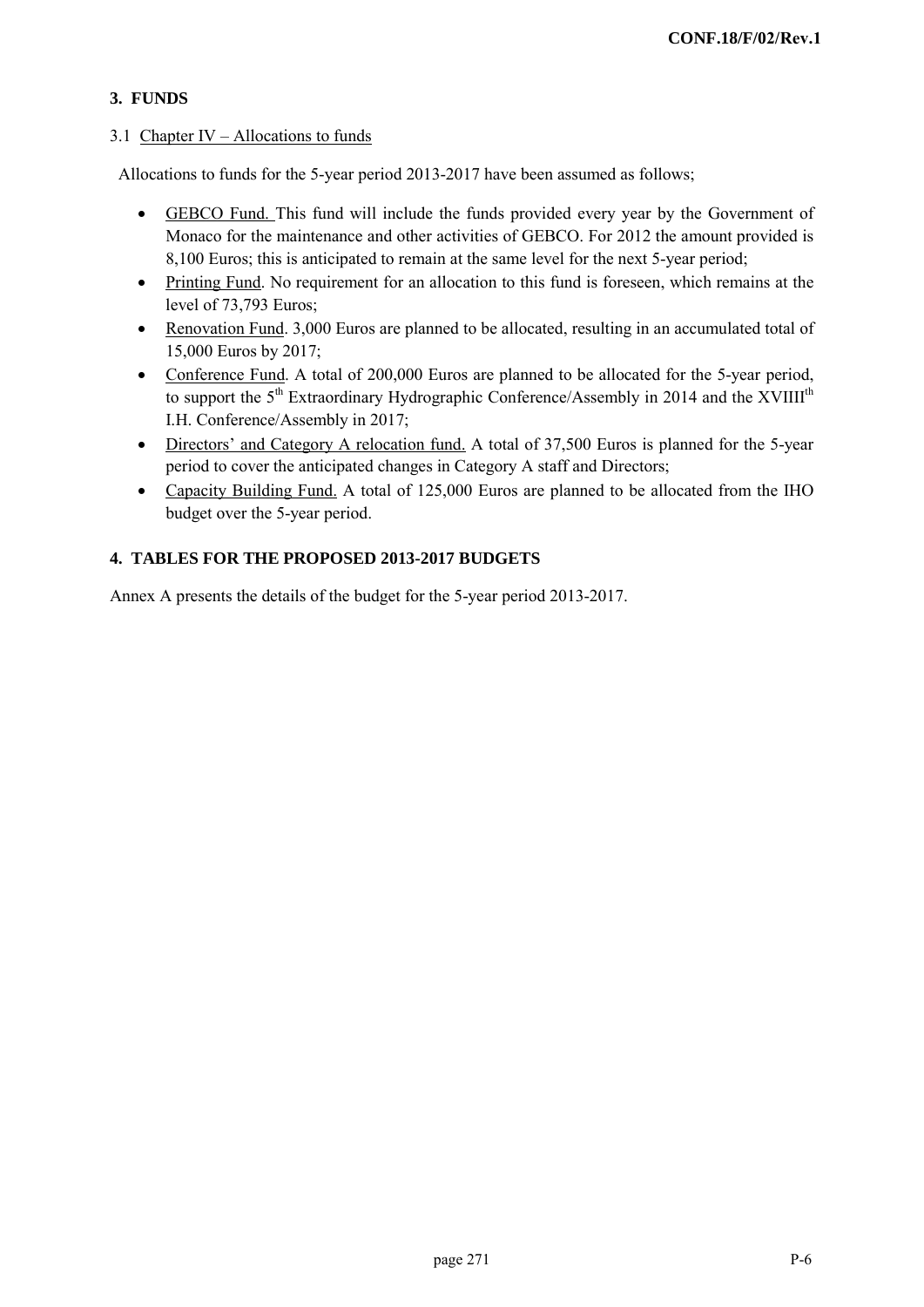**ANNEX A**

| ORGANISATION HYDROGRAPHIQUE INTERNATIONALE<br>PREVISIONS BUDGETAIRES POUR 2013-2017<br>TABLEAU I - REVENUS - (Euros) |                                                    |                           |                                                          |             |                                                          | INTERNATIONAL HYDROGRAPHIC ORGANISATION<br>BUDGET ESTIMATES FOR 2013-2017<br>TABLE $I - INCOME - (Euros)$ |                                                          |           |                                                                 |            |  |
|----------------------------------------------------------------------------------------------------------------------|----------------------------------------------------|---------------------------|----------------------------------------------------------|-------------|----------------------------------------------------------|-----------------------------------------------------------------------------------------------------------|----------------------------------------------------------|-----------|-----------------------------------------------------------------|------------|--|
|                                                                                                                      | Adopted<br>Estimates<br>2012<br>Budget<br>approuvé |                           | Proposed<br>Estimates<br>2013<br><b>Budget</b><br>budget |             | Proposed<br>Estimates<br>2014<br><b>Budget</b><br>budget | Proposed<br>Estimates<br>2015<br><b>Budget</b><br>budget                                                  | Proposed<br>Estimates<br>2016<br><b>Budget</b><br>budget |           | Proposed<br><b>Estimates</b><br>2017<br><b>Budget</b><br>budget |            |  |
| Approved Percentage of increase<br>Percentage of increase proposed                                                   | 0,00                                               | $($ $\mathcal{E})$<br>(8) |                                                          | 0,00        | 0,00                                                     | 0,00                                                                                                      |                                                          | 1,00      |                                                                 | 1,00       |  |
| Previous Number of shares<br>New/Restored Member States<br>Modification of tonnages<br>Final number of shares        | 680                                                |                           |                                                          | 694         | 694                                                      | 694                                                                                                       |                                                          | 694       |                                                                 | 694        |  |
| Unit share value                                                                                                     | 3984,48                                            |                           |                                                          | 3984,48     | 3984,48                                                  | 3984,48                                                                                                   |                                                          | 4024,32   |                                                                 | 4064,57    |  |
| A. CONTRIBUTIONS<br>Contributions<br>provision for suspended Member States<br>Basis for budget estimates 2 709 446   |                                                    | 698<br>$-4$<br>694        | 2 781 167<br>$-15$ 938<br>2 765 229                      |             | 2 765 229                                                | 2 765 229                                                                                                 | 2 792 881                                                |           | 2 820 810                                                       |            |  |
| <b>B. SALES OF PUBLICATIONS</b><br>Ventes de publications                                                            | 1 500                                              |                           |                                                          | 1 500       | 1 500                                                    | 1 500                                                                                                     |                                                          | 1 500     |                                                                 | 1 500      |  |
| C. ADVERTISEMENTS IN PUBLICATIONS<br>Annonces dans les publications                                                  | 0                                                  |                           |                                                          | $\mathbf 0$ |                                                          |                                                                                                           |                                                          |           |                                                                 |            |  |
| D. INTEREST ON BANK ACCOUNTS<br>Intérêts sur comptes en banques                                                      | 30 000                                             |                           |                                                          | 40 000      | 40 000                                                   | 40 000                                                                                                    | 40 000                                                   |           |                                                                 | 40 000     |  |
| E. EXTRAORDINARY INCOME<br>Revenus exceptionnels<br>F. INTERNAL TAX                                                  | 8 200                                              |                           |                                                          | 8 200       | 8 200                                                    | 8 200                                                                                                     |                                                          | 8 200     |                                                                 | 8 200      |  |
| Impôt interne                                                                                                        | 161 860                                            |                           | 170 151                                                  |             | 171 853                                                  | 176 578                                                                                                   | 181 876                                                  |           | 187 787                                                         |            |  |
|                                                                                                                      | 2 911 006<br>==========                            |                           | 2 985 080                                                | ==========  | 2 986 782<br>=========                                   | 2 991 508<br>=========                                                                                    | 3 024 457                                                | ========= | 3 058 297                                                       | ========== |  |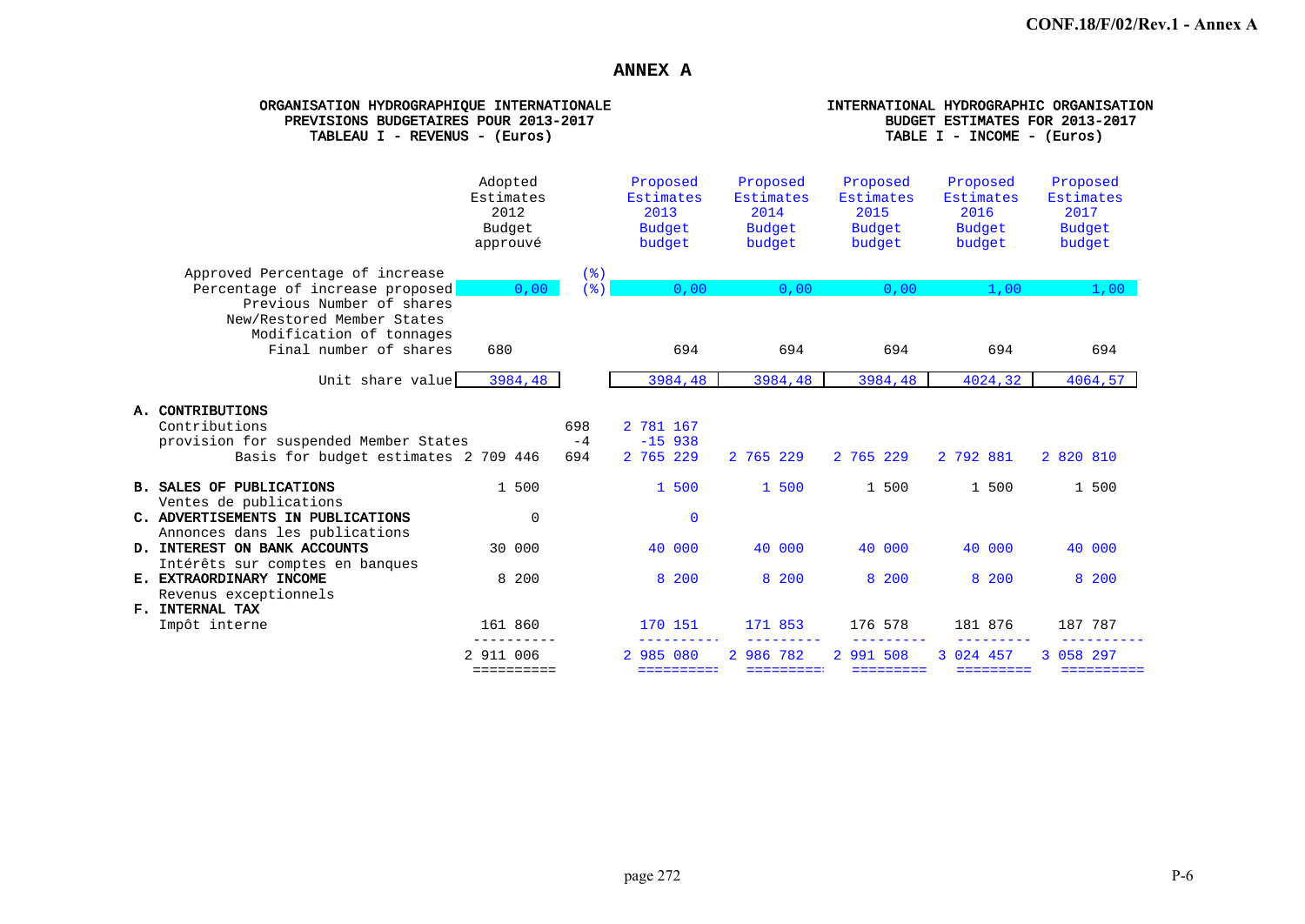| TABLE II A : DETAILED EXPENDITURE - Détail des dépenses |  |
|---------------------------------------------------------|--|
|---------------------------------------------------------|--|

|    |                                                   | Dépenses<br>estimées | Proposition<br>de budget | Proposition<br>de budget | Proposition<br>de budget | Proposition<br>de budget | Proposition<br>de budget |
|----|---------------------------------------------------|----------------------|--------------------------|--------------------------|--------------------------|--------------------------|--------------------------|
|    | <b>CHAPTERS</b><br><b>ITEMS</b><br><b>AND</b>     | 2012                 | 2013                     | 2014                     | 2015                     | 2016                     | 2017                     |
|    |                                                   | Estimated            | Proposed                 | Proposed                 | Proposed                 | Proposed                 | Proposed                 |
|    |                                                   | <b>Expenses</b>      | Estimates                | <b>Estimates</b>         | <b>Estimates</b>         | <b>Estimates</b>         | Estimates                |
| Ι. | PERSONNEL COSTS                                   | <b>Euros</b>         | <b>Euros</b>             | <b>Euros</b>             | <b>Euros</b>             | <b>Euros</b>             | Euros                    |
|    | a) Salaries - Directing Committee                 | 451 000              | 460 020                  | 466 920                  | 471 590                  | 478 663                  | 495 417                  |
|    | b) Salaries - Category A                          | 581 500              | 593 130                  | 602 027                  | 608 047                  | 617 168                  | 638 769                  |
|    | - Translators                                     | 134 700              | 137 394                  | 139 455                  | 140 849                  | 142 962                  | 147 966                  |
|    | - General Services (B & C)                        | 451 400              | 460 428                  | 467 334                  | 472 008                  | 479 088                  | 495 856                  |
|    | Overtime for B & C Categories                     | 6 000                | 6 1 2 0                  | 6 100                    | 6 100                    | 6 192                    | 6 408                    |
|    | (Costs dependent on Salaries)                     |                      |                          |                          |                          |                          |                          |
|    | Annual Bonus (B & C Categories only)<br>$\circ$ ) | 37 617               | 38 369                   | 38 945                   | 39 334                   | 39 924                   | 41 321                   |
|    | d) Payment to Retirement schemes                  | 330 890              | 337 508                  | 342 571                  | 345 996                  | 351 186                  | 363 478                  |
|    | e) Insurances based on wages                      | 15 425               | 15 940                   | 16 099                   | 16 260                   | 16 650                   | 16 983                   |
|    | f) Medical (GAN premiums)                         | 69 638               | 73 149                   | 70 000                   | 70 000                   | 70 000                   | 70 000                   |
|    | g) Family Allowances                              | 11 500               | 11 500                   | 11 000                   | 11 000                   | 11 000                   | 11 000                   |
|    | h) Education Grants                               | 10 700               | 37 633                   | 35 000                   | 35 000                   | 35 000                   | 35 000                   |
|    | (Costs independent of Salaries)                   |                      |                          |                          |                          |                          |                          |
|    | i) Medical claims paid                            | 70 000               | 85 000                   | 85 000                   | 85 000                   | 85 000                   | 85 000                   |
|    | j) Medical - refunds from GAN                     | $-15000$             | $-35000$                 | $-35000$                 | $-35000$                 | $-35000$                 | $-35000$                 |
|    | k) Home Leave                                     | 9 000                | 16 000                   | 15 000                   | 15 000                   | 15 000                   | 15 000                   |
|    | 1) Miscellan. Personnel Expenses                  | 5 100                | 15 000                   | 12 000                   | 12 000                   | 12 000                   | 12 000                   |
|    | (Controllable Personnel costs)                    |                      |                          |                          |                          |                          |                          |
|    | m) Salaries - Temporary staff                     | 6 250                | 3 000                    | 3 000                    | 2 000                    | 2 000                    | 2 000                    |
|    | n) IHB Staff training                             | 10 000<br>-------    | 11 000                   | 8 000<br>.               | 8 000<br>-----           | 8 000<br>------          | 8 000                    |
|    |                                                   | 2 185 720            | 2 266 192                | 2 283 451                | 2 303 184                | 2 334 833                | 2 409 197                |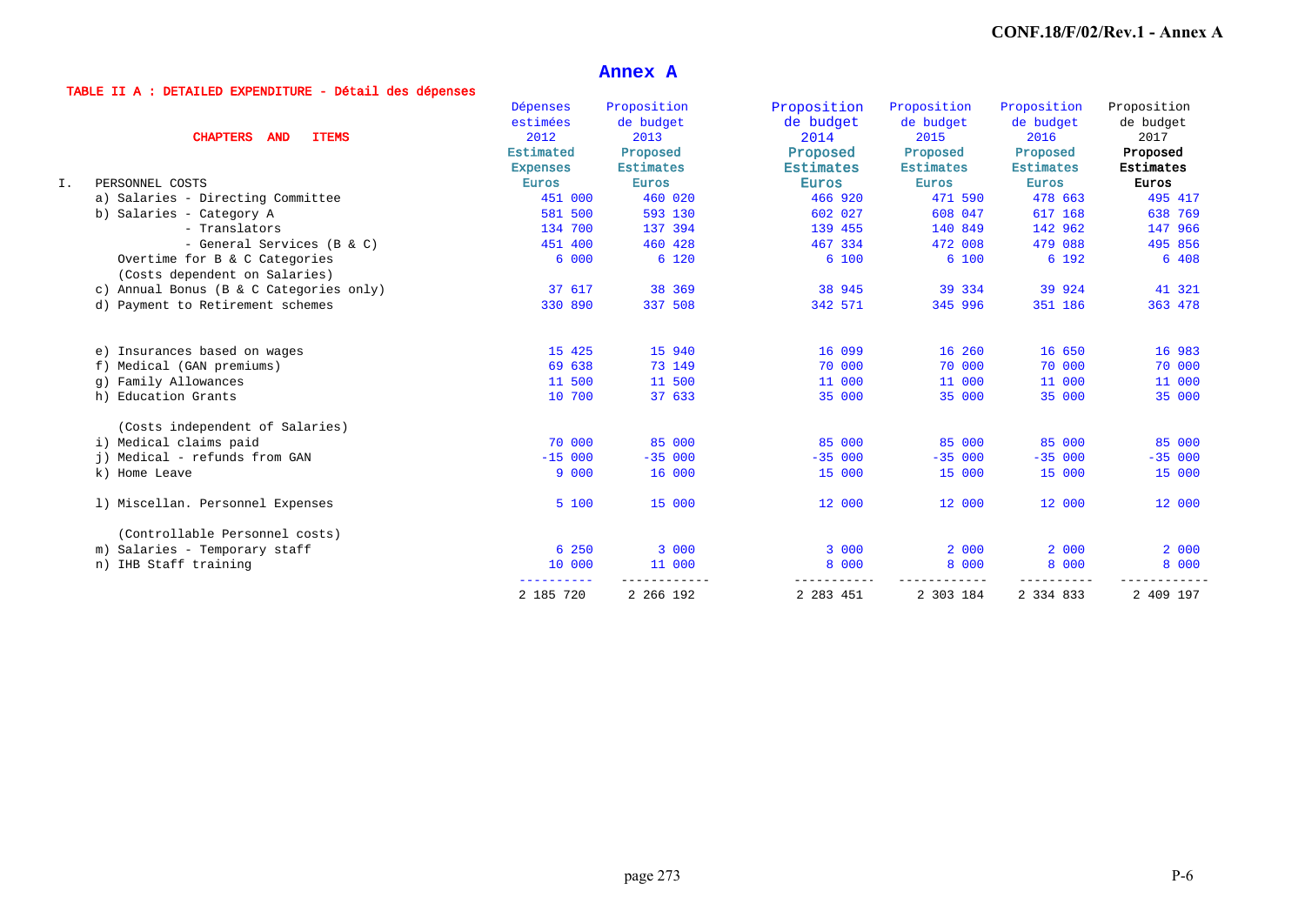#### TABLE II A : DETAILED EXPENDITURE (contd.)- Détail des dépenses (suite)

|     | TABLE II A - Continued<br>CHAPTERS<br><b>ITEMS</b><br>AND | <b>Dépenses</b><br>estimées<br>2012<br>Estimated<br><b>Expenses</b><br><b>Euros</b> | Proposition<br>de budget<br>2013<br>Proposed<br><b>Estimates</b><br><b>Euros</b> | Proposition<br>de budget<br>2014<br>Proposed<br>Estimates<br><b>Euros</b> | Proposition<br>de budget<br>2015<br>Proposed<br><b>Estimates</b><br><b>Euros</b> | Proposition<br>de budget<br>2016<br>Proposed<br><b>Estimates</b><br><b>Euros</b> | Proposition<br>de budget<br>2017<br>Proposed<br><b>Estimates</b><br><b>Euros</b> |
|-----|-----------------------------------------------------------|-------------------------------------------------------------------------------------|----------------------------------------------------------------------------------|---------------------------------------------------------------------------|----------------------------------------------------------------------------------|----------------------------------------------------------------------------------|----------------------------------------------------------------------------------|
|     |                                                           |                                                                                     |                                                                                  |                                                                           |                                                                                  |                                                                                  |                                                                                  |
|     |                                                           |                                                                                     |                                                                                  |                                                                           |                                                                                  |                                                                                  |                                                                                  |
| II. | CURRENT OPERATING COSTS                                   |                                                                                     |                                                                                  |                                                                           |                                                                                  |                                                                                  |                                                                                  |
|     | (Maintename, communications, etc)                         |                                                                                     |                                                                                  |                                                                           |                                                                                  |                                                                                  |                                                                                  |
|     | a) Maintenance of building                                | 59 600                                                                              | 50 000                                                                           | 50 000                                                                    | 50 000                                                                           | 50 000                                                                           | 5 000                                                                            |
|     | Multirisk insurance                                       | 2 200                                                                               | 2 700                                                                            | 2 700                                                                     | 2 700                                                                            | 2 700                                                                            | 2 700                                                                            |
|     | Maintenance of IT equipment                               | 39 200                                                                              | 55 000                                                                           | 50 000                                                                    | 50 000                                                                           | 50 000                                                                           | 50 000                                                                           |
|     | b) Office Stationery                                      | 8 500                                                                               | 10 000                                                                           | 10 200                                                                    | 10 000                                                                           | 10 000                                                                           | 10 200                                                                           |
|     | c) Postage, telephone, telefax                            | 43 000                                                                              | 40 000                                                                           | 40 000                                                                    | 40 000                                                                           | 40 000                                                                           | 40 000                                                                           |
|     | d) Local Travel                                           | 3 3 0 0                                                                             | 3 300                                                                            | 3 300                                                                     | 3 300                                                                            | 3 300                                                                            | 3 300                                                                            |
|     | e) Bank Charges                                           | 6 000                                                                               | 6 000                                                                            | 6 000                                                                     | 6 000                                                                            | 6 000                                                                            | 6 000                                                                            |
|     | f) Consultancy Expenses (Others than Auditors)            | 43 000                                                                              | 70 000                                                                           | 70 000                                                                    | 60 000                                                                           | 61 000                                                                           | 65 000                                                                           |
|     | q) Auditors fees                                          | 4 300                                                                               | 4 400                                                                            | 4 400                                                                     | 4 400                                                                            | 4 400                                                                            | 4 4 0 0                                                                          |
|     | h) Public Relations                                       | 21 000                                                                              | 15 000                                                                           | 15 000                                                                    | 15 000                                                                           | 15 000                                                                           | 15 000                                                                           |
|     | i) Miscellan. Operating Expenses                          | 1 000                                                                               | 1 000                                                                            | 1 000                                                                     | 1 000                                                                            | 1 000                                                                            | 1 000                                                                            |
|     |                                                           |                                                                                     |                                                                                  |                                                                           |                                                                                  |                                                                                  |                                                                                  |
|     | (Travel costs)                                            |                                                                                     |                                                                                  |                                                                           |                                                                                  |                                                                                  |                                                                                  |
|     | j) Technical Assistance (Progr. 2 only)                   | 45 000                                                                              | 52 000                                                                           | 52 000                                                                    | 50 000                                                                           | 50 000                                                                           | 50 000                                                                           |
|     | k) Long Distance Travel (All Progr. except 2)             | 230 000                                                                             | 235 000                                                                          | 235 000                                                                   | 235 000                                                                          | 235 000                                                                          | 235 000                                                                          |
|     | (Publications costs)                                      |                                                                                     |                                                                                  |                                                                           |                                                                                  |                                                                                  |                                                                                  |
|     | 1) I.H. Review                                            | 12 000                                                                              | 12 000                                                                           | 12 000                                                                    | 12 000                                                                           | 12 000                                                                           | 12 000                                                                           |
|     |                                                           |                                                                                     |                                                                                  |                                                                           |                                                                                  |                                                                                  |                                                                                  |
|     | m) Other publications                                     | 13 935                                                                              | 2 000                                                                            | 2 000                                                                     | 2 000                                                                            | 2 000                                                                            | 2 000                                                                            |
|     |                                                           | 532 035                                                                             | 558 400                                                                          | 553 600                                                                   | 541 400                                                                          | 542 400                                                                          | 501 600                                                                          |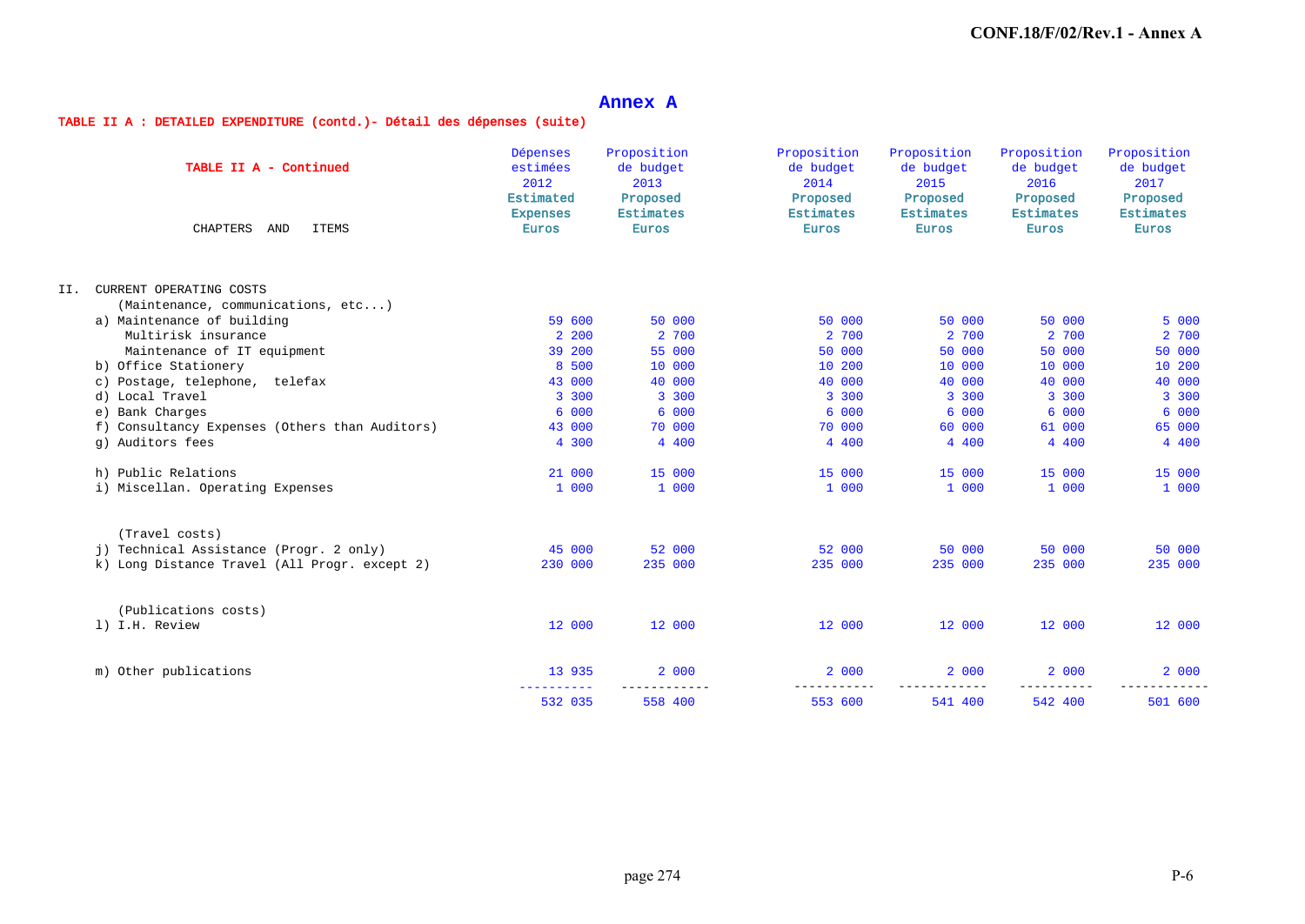| TABLE II A : DETAILED EXPENDITURE (contd.) - Détail des dépenses (suite)            |                                                                           |                                                                           |                                                                                  |                                                                                |                                                                               |
|-------------------------------------------------------------------------------------|---------------------------------------------------------------------------|---------------------------------------------------------------------------|----------------------------------------------------------------------------------|--------------------------------------------------------------------------------|-------------------------------------------------------------------------------|
| <b>Dépenses</b><br>estimées<br>2012<br>Estimated<br><b>Expenses</b><br><b>Euros</b> | Proposition<br>de budget<br>2013<br>Proposed<br><b>Estimates</b><br>Euros | Proposition<br>de budget<br>2014<br>Proposed<br>Estimates<br><b>Euros</b> | Proposition<br>de budget<br>2015<br>Proposed<br><b>Estimates</b><br><b>Euros</b> | Proposition<br>de budget<br>2016<br>Proposed<br><b>Estimates</b><br>Euros      | Proposition<br>de budget<br>2017<br>Proposed<br>Estimates<br>Euros            |
|                                                                                     |                                                                           |                                                                           |                                                                                  |                                                                                |                                                                               |
|                                                                                     |                                                                           |                                                                           |                                                                                  |                                                                                |                                                                               |
| 35 000                                                                              | 35 000                                                                    | 30 000                                                                    | 30 000                                                                           | 30 000                                                                         | 30 000                                                                        |
| 20 000                                                                              | 20 000                                                                    | 20 000                                                                    | 20 000                                                                           | 20 000                                                                         | 20 000                                                                        |
| 11 000                                                                              | 13 000                                                                    | 13 000                                                                    | 12 000                                                                           | 12 000                                                                         | 12 000                                                                        |
| 1 0 5 1                                                                             | 1 300                                                                     | 1 300                                                                     | 1 200                                                                            | 1 200                                                                          | 1 200                                                                         |
| 67 051                                                                              | 69 300                                                                    | 64 300                                                                    | 63 200                                                                           | 63 200                                                                         | 63 200                                                                        |
| 2 784 806                                                                           | 2 893 892                                                                 | 2 901 351                                                                 | 2 907 784                                                                        | 2 940 433                                                                      | ============== ===============<br>2 973 997<br>============== =============== |
| 8 200                                                                               | 8 200                                                                     | 8 200                                                                     | 8 200                                                                            | 8 200                                                                          | 8 200                                                                         |
| $\Omega$                                                                            | $\mathbf{0}$                                                              | $\mathbf{0}$                                                              | $\Omega$                                                                         | $\Omega$                                                                       | $\mathbf{0}$                                                                  |
| 3 000                                                                               | 3 000                                                                     | 3 000                                                                     | 3 000                                                                            | 3 000                                                                          | 3 000                                                                         |
| 40 000                                                                              | 40 000                                                                    | 40 000                                                                    | 40 000                                                                           | 40 000                                                                         | 40 000                                                                        |
| 20 000                                                                              | 7 500                                                                     | 7 500                                                                     | 7 500                                                                            | 7 500                                                                          | 7 500                                                                         |
| 55 000                                                                              | 25 000                                                                    | 25 000                                                                    | 25 000                                                                           | 25 000                                                                         | 25 000                                                                        |
| 2 911 006<br>==========                                                             | 2 977 592<br><b>BEBBBBBBBBBB</b>                                          | 2 985 051                                                                 | 2 991 483<br><b>ESSESSESSESS</b>                                                 | 3 0 24 1 3 3<br>===========                                                    | 3 057 697<br>============                                                     |
|                                                                                     | ------<br>$- - - - -$                                                     | $- - - -$                                                                 |                                                                                  | -----------------------------<br>=============================<br>============ | $- - - -$<br>$- - - - -$                                                      |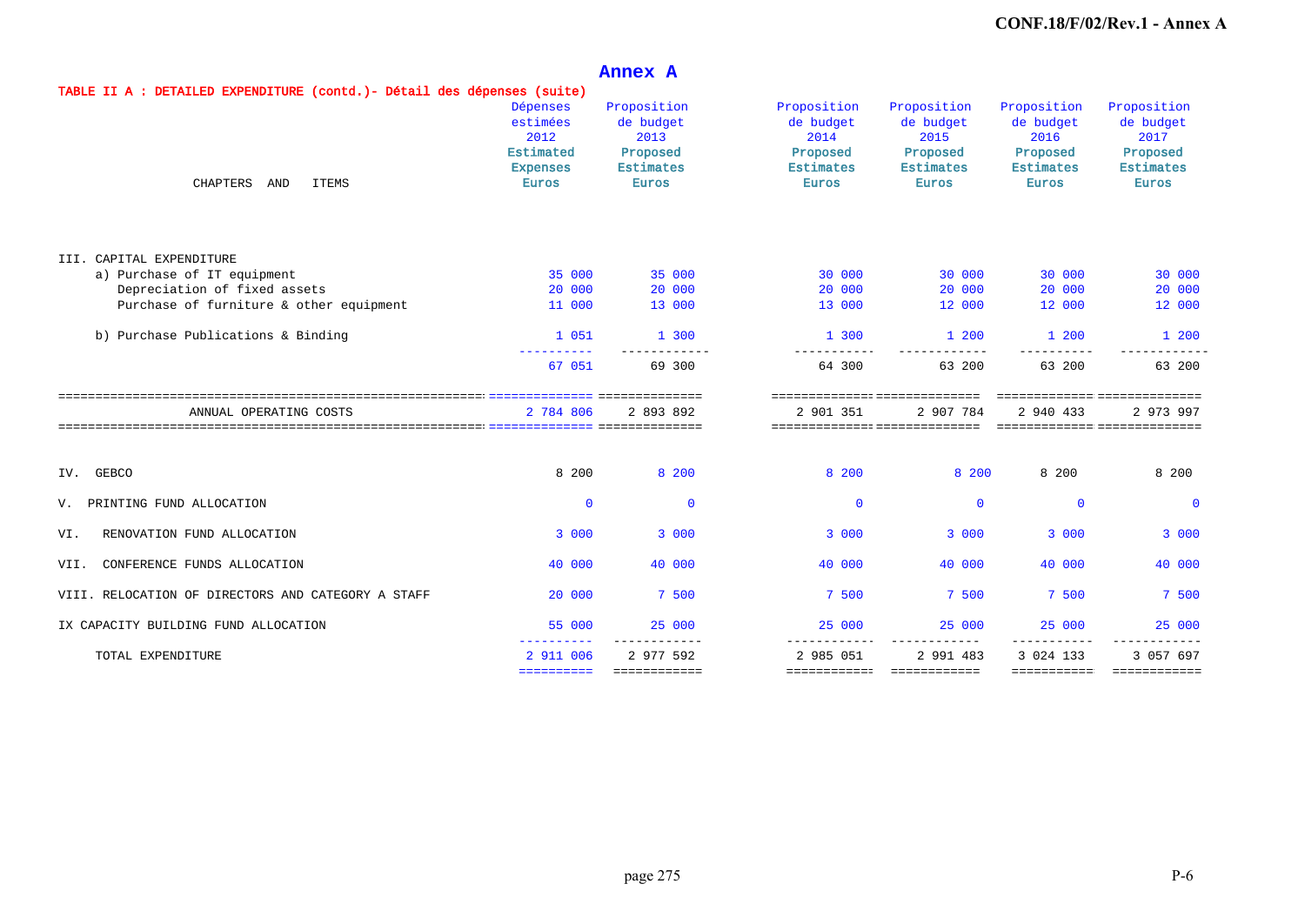PREVISIONS BUDGETAIRES POUR 2013-2017<br>TABLEAU II - DEPENSES - (Euros)

### ORGANISATION HYDROGRAPHIQUE INTERNATIONALE INTERNATIONAL HYDROGRAPHIC ORGANIZATION<br>PREVISIONS BUDGETAIRES POUR 2013-2017 TABLE II - EXPENDITURE - (Euros)

| <b>CHAPTER</b><br>CHAPITRE<br>$\overline{\phantom{0}}$                                                                                      | Dépenses<br>estimées<br>2012<br>Estimated<br><b>Expenses</b><br><b>Euros</b> | Proposition<br>de budget<br>2013<br>Proposed<br><b>Estimates</b><br><b>Euros</b> | Proposition<br>de budget<br>2014<br>Proposed<br><b>Estimates</b><br><b>Euros</b> | Proposition<br>de budget<br>2015<br>Proposed<br>Estimates<br><b>Euros</b> | Proposition<br>de budget<br>2016<br>Proposed<br><b>Estimates</b><br><b>Euros</b> | Proposition<br>de budget<br>2017<br>Proposed<br><b>Estimates</b><br>Euros |
|---------------------------------------------------------------------------------------------------------------------------------------------|------------------------------------------------------------------------------|----------------------------------------------------------------------------------|----------------------------------------------------------------------------------|---------------------------------------------------------------------------|----------------------------------------------------------------------------------|---------------------------------------------------------------------------|
| Ι.<br>PERSONNEL COSTS<br>DEPENSES DE PERSONNEL                                                                                              |                                                                              |                                                                                  |                                                                                  |                                                                           |                                                                                  |                                                                           |
| Salaries Directing Committee<br>Salaries Other staff<br>Social charges<br>Benefits and Pensions<br>Controllable Personnal cost              | 2 185 720                                                                    | 2 266 192                                                                        | 2 283 451                                                                        | 2 303 184                                                                 | 2 334 833                                                                        | 2 409 197                                                                 |
| CURRENT OPERATING COSTS<br>II.<br>DEPENSES DE GESTION COURANTE<br>Maintenance, communications, etc<br>Consulting<br>Travels<br>Publications | 532 035                                                                      | 558 400                                                                          | 553 600                                                                          | 541 400                                                                   | 542 400                                                                          | 501 600                                                                   |
| III. CAPITAL EXPENDITURE<br>DEPENSES DE CAPITAL                                                                                             | 67 051                                                                       | 69 300                                                                           | 64 300                                                                           | 63 200                                                                    | 63 200                                                                           | 63 200                                                                    |
| IV.<br><b>GEBCO</b><br>FONDS D'IMPRESSION                                                                                                   | 8 200                                                                        | 8 200                                                                            | 8 200                                                                            | 8 200                                                                     | 8 200                                                                            | 8 200                                                                     |
| V.<br>RENOVATION FUND ALLOCATION                                                                                                            | 3 000                                                                        | 3 000                                                                            | 3 000                                                                            | 3 000                                                                     | 3 000                                                                            | 3 000                                                                     |
| CONFERENCE FUND ALLOCATION<br>VI.<br>FONDS MIS EN RESERVE POUR LA CONFERENCE                                                                | 40 000                                                                       | 40 000                                                                           | 40 000                                                                           | 40 000                                                                    | 40 000                                                                           | 40 000                                                                    |
| VII. RELOCATION OF DIRECTORS ALLOCATION<br>FONDS POUR LE DEMENAGEMENT DES DIRECTEURS                                                        | 20 000                                                                       | 7 500                                                                            | 7 500                                                                            | 7 500                                                                     | 7 500                                                                            | 7 500                                                                     |
| VIII. CAPACITY BUILDING FUND ALLOCATION                                                                                                     | 55 000                                                                       | 25 000                                                                           | 25 000                                                                           | 25 000                                                                    | 25 000<br>-----------                                                            | 25 000                                                                    |
|                                                                                                                                             | 2 911 006                                                                    | 2 977 592                                                                        | 2 985 051                                                                        | 2 991 483                                                                 | 3 0 24 1 3 3                                                                     | 3 057 697                                                                 |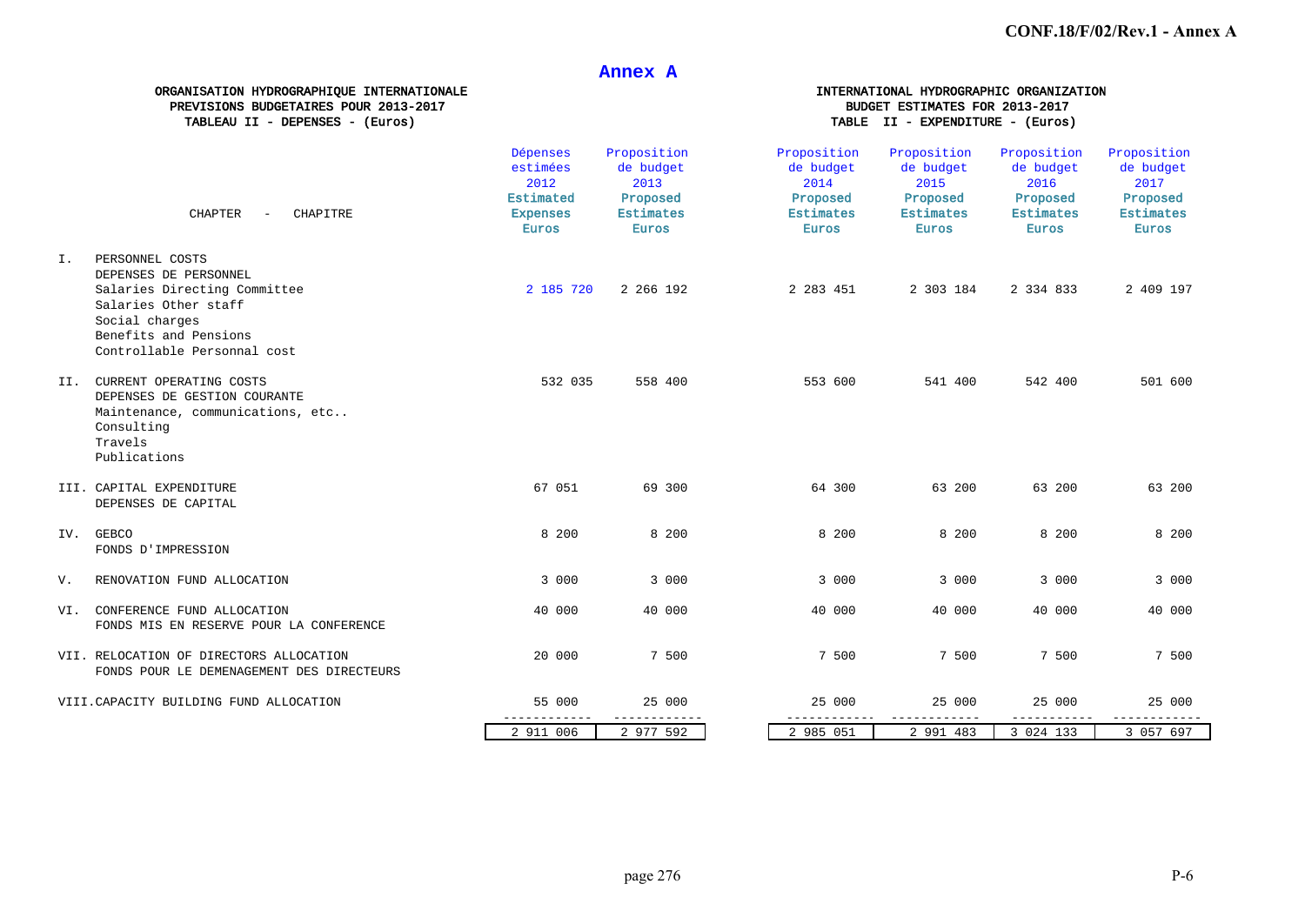#### **ORGANISATION HYDROGRAPHIQUE INTERNATIONALE** INTERNATIONAL HYDROGRAPHIC ORGANIZATION er in the Supervisions bubget all the Supervisions of the Supervisions of the Supervisions of the Supervision<br>Putility: Recapitulation BudgetAire - (Euros) and the Supervisions of the Supervision of the Supervision of th TABLEAU III : RECAPITULATION BUDGETAIRE -  $|Euros\rangle$

|                                                          | Dépenses<br>estimées<br>2012<br>Estimated<br><b>Expenses</b> | Proposition<br>de budget<br>2013<br>Proposed<br>Estimates | Proposition<br>de budget<br>2014<br>Proposed<br>Estimates | Proposition<br>de budget<br>2015<br>Proposed<br>Estimates | Proposition<br>de budget<br>2016<br>Proposed<br>Estimates | Proposition<br>de budget<br>2017<br>Proposed<br><b>Estimates</b> |
|----------------------------------------------------------|--------------------------------------------------------------|-----------------------------------------------------------|-----------------------------------------------------------|-----------------------------------------------------------|-----------------------------------------------------------|------------------------------------------------------------------|
| CHAPTERS<br>AND<br>ITEMS                                 | <b>Euros</b>                                                 | <b>Euros</b>                                              | <b>Euros</b>                                              | Euros                                                     | <b>Euros</b>                                              | <b>Euros</b>                                                     |
|                                                          |                                                              |                                                           |                                                           |                                                           |                                                           |                                                                  |
| Net Expenditure - Dépenses nettes                        | 2 911 006                                                    | 2 977 592                                                 | 2 985 051                                                 | 2 991 483                                                 | 3 0 24 1 3 3                                              | 3 057 697                                                        |
| Income - Revenus                                         | 2 911 006                                                    | 2 985 080                                                 | 2 986 781                                                 | 2 991 507                                                 | 3 0 2 4 4 5 7                                             | 3 058 296                                                        |
| Budget Excess - Excédent budgétaire                      | $\mathbf 0$                                                  | 7 488                                                     | 1 730                                                     | 24                                                        | 324                                                       | 599                                                              |
| Budget Deficit - Déficit budgétaire                      | $\mathbf 0$                                                  | $\mathbf 0$                                               | $\Omega$                                                  | $\mathbf{0}$                                              | $\mathbf{0}$                                              | $\mathbf{0}$                                                     |
| Allocation to dedicated funds                            |                                                              | $\Omega$                                                  |                                                           | $\Omega$                                                  | $\Omega$                                                  | $\Omega$                                                         |
| Extraordinary items & exchange operations                |                                                              |                                                           |                                                           | $\Omega$                                                  | $\Omega$                                                  | $\Omega$                                                         |
| Impact on Working Capital - Incidence fonds de roulement | $\Omega$                                                     |                                                           |                                                           | $\Omega$                                                  | $\Omega$                                                  | $\Omega$                                                         |
| Effect on capital - Effet sur le capital                 | $\Omega$                                                     | 7 488                                                     | 1 730                                                     | 24                                                        | 324                                                       | 599                                                              |
|                                                          |                                                              |                                                           |                                                           |                                                           |                                                           |                                                                  |

Net balance for the 5 year's period 10 165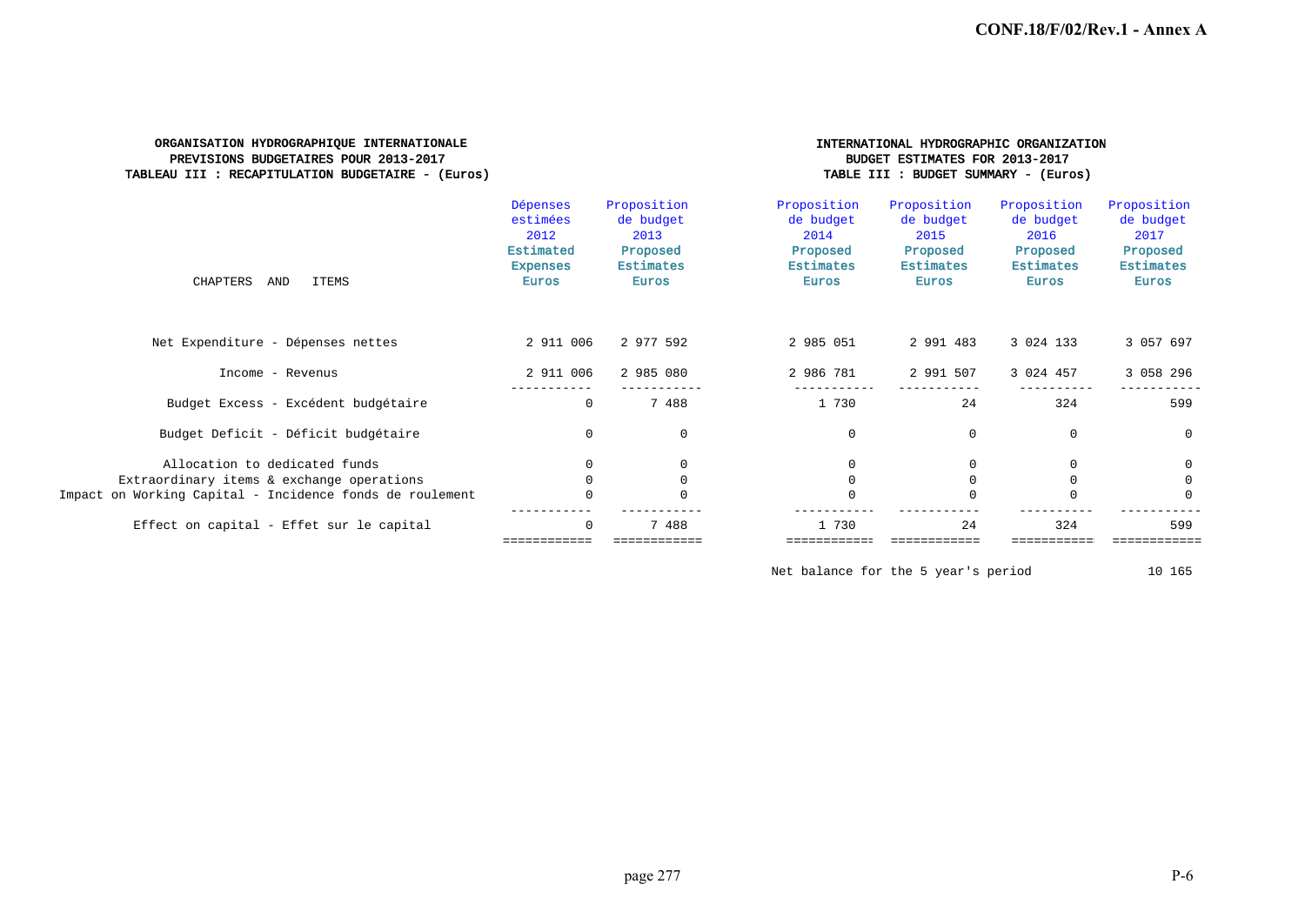## **YEARLY BUDGET EXPENDITURE (15 035 957)**